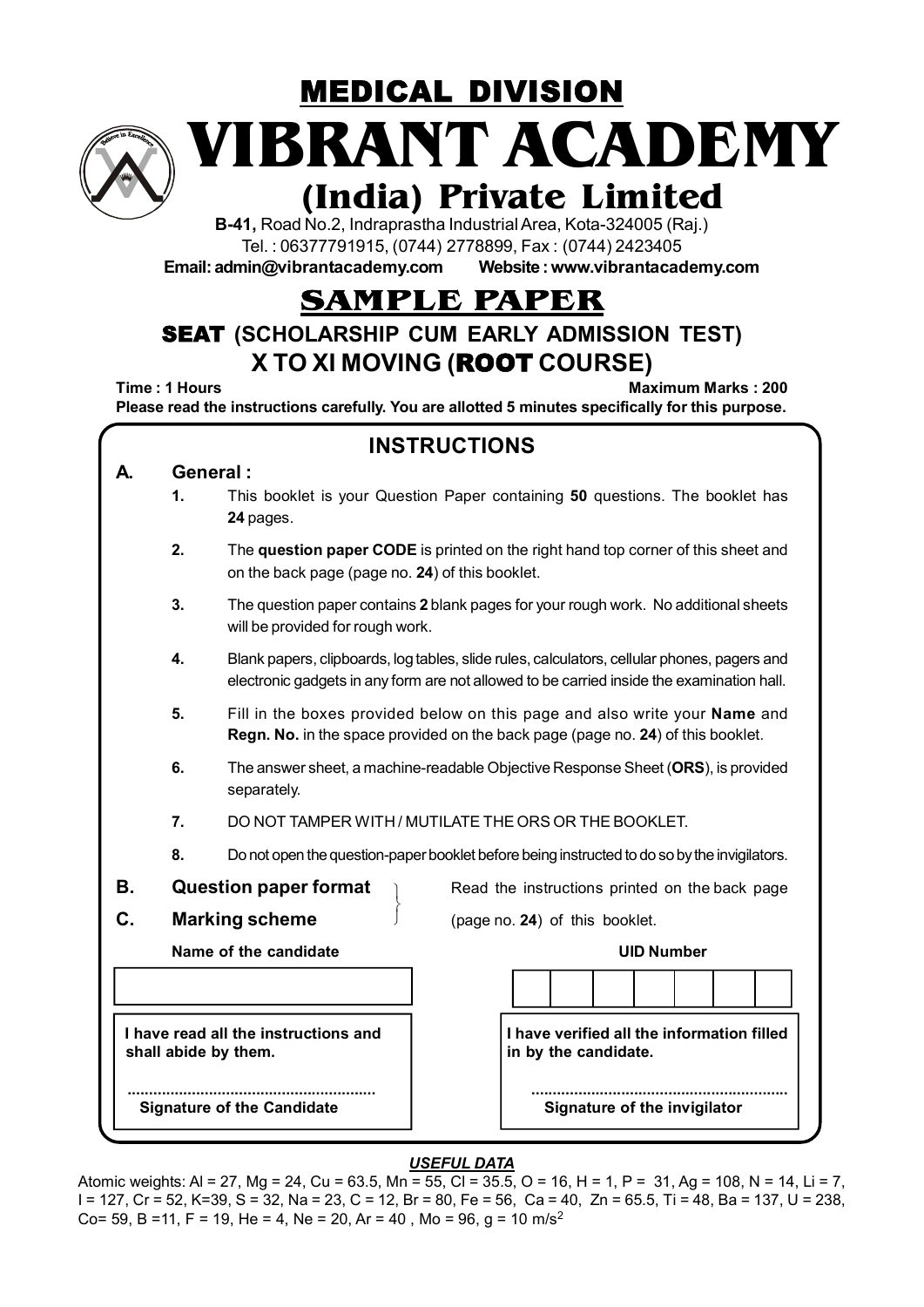#### **PART I : PHYSICS**

#### **Single Correct Choice Type**

|     | answer, out of which ONLY ONE is correct.                                                             | This section contains 10 multiple choice questions. Each question has 4 choices (1), (2), (3) and (4) for its |  |  |  |  |  |  |  |  |
|-----|-------------------------------------------------------------------------------------------------------|---------------------------------------------------------------------------------------------------------------|--|--|--|--|--|--|--|--|
| 1.  | A fuse wire is inserted in a?                                                                         |                                                                                                               |  |  |  |  |  |  |  |  |
|     | (1) Live wire                                                                                         |                                                                                                               |  |  |  |  |  |  |  |  |
|     | (2) In the neutral wire                                                                               |                                                                                                               |  |  |  |  |  |  |  |  |
|     | (3) In the earth wire                                                                                 |                                                                                                               |  |  |  |  |  |  |  |  |
|     | (4) May be connected in any line                                                                      |                                                                                                               |  |  |  |  |  |  |  |  |
| 2.  | Which instrument is used for measuring electric potential?                                            |                                                                                                               |  |  |  |  |  |  |  |  |
|     | (1) Ammeter                                                                                           | (2) galvanometer                                                                                              |  |  |  |  |  |  |  |  |
|     | (3) voltmeter                                                                                         | (4) potentiometer                                                                                             |  |  |  |  |  |  |  |  |
| 3.  |                                                                                                       | The light sensitive cell present on retina and is sensitive to the intensity of light is:                     |  |  |  |  |  |  |  |  |
|     | $(1)$ Cones                                                                                           |                                                                                                               |  |  |  |  |  |  |  |  |
|     | $(2)$ Rods                                                                                            |                                                                                                               |  |  |  |  |  |  |  |  |
|     | (3) Both rods and cones                                                                               |                                                                                                               |  |  |  |  |  |  |  |  |
|     | (4) None of these                                                                                     |                                                                                                               |  |  |  |  |  |  |  |  |
| 4.  | The colored light that deflects most while passing through a prism is                                 |                                                                                                               |  |  |  |  |  |  |  |  |
|     | (1) Yellow                                                                                            | (2) Violet                                                                                                    |  |  |  |  |  |  |  |  |
|     | $(3)$ Blue                                                                                            | $(4)$ Red                                                                                                     |  |  |  |  |  |  |  |  |
| 5.  | The part of the eye which causes maximum deflection in light enterning the eye from external objects? |                                                                                                               |  |  |  |  |  |  |  |  |
|     | $(1)$ Lens                                                                                            | (2) Cornea                                                                                                    |  |  |  |  |  |  |  |  |
|     | $(3)$ Iris                                                                                            | $(4)$ Pupil                                                                                                   |  |  |  |  |  |  |  |  |
| 6.  | A concave mirror gives real, inverted and same size image if the object is placed                     |                                                                                                               |  |  |  |  |  |  |  |  |
|     | (1) F                                                                                                 | (2) At infinity                                                                                               |  |  |  |  |  |  |  |  |
|     | $(3)$ C                                                                                               | $(4)$ C                                                                                                       |  |  |  |  |  |  |  |  |
| 7.  | The speed of light in vacuum is                                                                       |                                                                                                               |  |  |  |  |  |  |  |  |
|     | $(1)$ 3 × 10 <sup>5</sup> m/s                                                                         | $(2)$ 3 × 10 <sup>8</sup> m/s                                                                                 |  |  |  |  |  |  |  |  |
|     | $(3)$ 3 × 10 <sup>8</sup> km/s                                                                        | $(4)$ 3 × 10 <sup>6</sup> m/s                                                                                 |  |  |  |  |  |  |  |  |
| 8.  | For a spherical mirror, _______ is true.                                                              |                                                                                                               |  |  |  |  |  |  |  |  |
|     | $(1) f = 2R$                                                                                          | $(2) R = 2f$                                                                                                  |  |  |  |  |  |  |  |  |
|     | $(3)$ fR = 2                                                                                          | $(4)$ fR = 1/2                                                                                                |  |  |  |  |  |  |  |  |
| 9.  | When Light Travels From One Medium To Another Medium Light Ray Bend From Its Path This Is Known As-   |                                                                                                               |  |  |  |  |  |  |  |  |
|     | (1) Reflection                                                                                        | (2) Refraction                                                                                                |  |  |  |  |  |  |  |  |
|     | (3) Dispersion                                                                                        | $(4)$ none                                                                                                    |  |  |  |  |  |  |  |  |
| 10. | What should be the core of an electromagnet?                                                          |                                                                                                               |  |  |  |  |  |  |  |  |
|     | (1) soft iron                                                                                         |                                                                                                               |  |  |  |  |  |  |  |  |
|     | (2) hard iron                                                                                         |                                                                                                               |  |  |  |  |  |  |  |  |
|     | (3) rusted iron                                                                                       |                                                                                                               |  |  |  |  |  |  |  |  |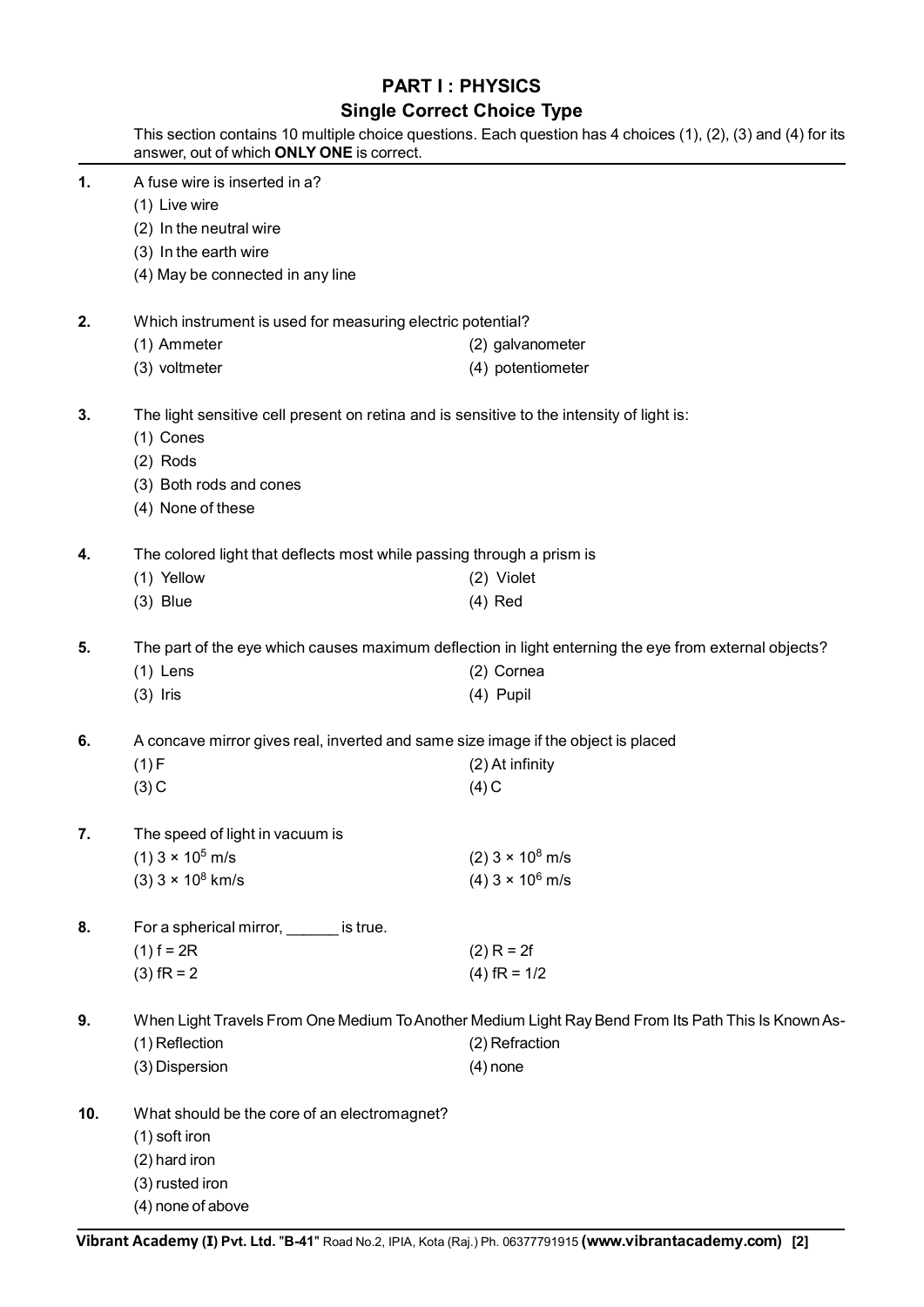#### **PART II : CHEMISTRY**

#### **Single Correct Choice Type**

This section contains 10 multiple choice questions. Each question has 4 choices (1), (2), (3) and (4) for its answer, out of which **ONLY ONE** is correct. **11.** The function of quick lime in soda lime mixture is to (1) Absorb moisture present in soda lime (2) Increase the efficiency of soda lime (3) Increase the pH of soda lime (4) Take part in reaction with NaOH **12.** Which one of the following will turn blue litmus red? (1) Vinegar (2) Lime water (3) Baking soda solution (4) Washing soda solution **13.** The isomeric pair is (1) ethane and propane (2) propane and butane (3) ethane and ethene (3) at  $(4)$  butane and 2-methyl propane **14.** Both  $CO<sub>2</sub>$  and  $H<sub>2</sub>$  gases are (1) heavier than air (2) colourless (3) acidic in nature (4) soluble in water **15.** When carbon dioxide is passed through lime water, (1) calcium hydroxide is formed (2) white precipitate of CaO is formed (3) lime water turns milky (4) colour of lime water disappears **16.** Rancidity can be prevented by (1) adding antioxidants (2) storing food away from light (3) keeping food in refrigerator (4) all of these **17.** On immersing an iron nail in CuSO<sub>4</sub> solution for few minutes, you will observe (1) no reaction takes place (2) the colour of solution fades away (3) the surface of iron nails acquire a black coating (4) the colour of solution changes to green **18.** The bronze metal is made up of (1) Cu & Zn (2) Zn & Ni (3) Cu & Sn (4) Cu, Zn, Tn **19.** An element has an atomic number of 15 with which of the following elements will it show similar chemical properties. (1) 4Be (2) 10Ne (3) 7N (4) 8O **20.** An element belongs to period 2 and group 2. The number of valence electrons in the atoms of this element is.  $(1) 2$   $(2) 4$   $(3) 3$   $(4) 1$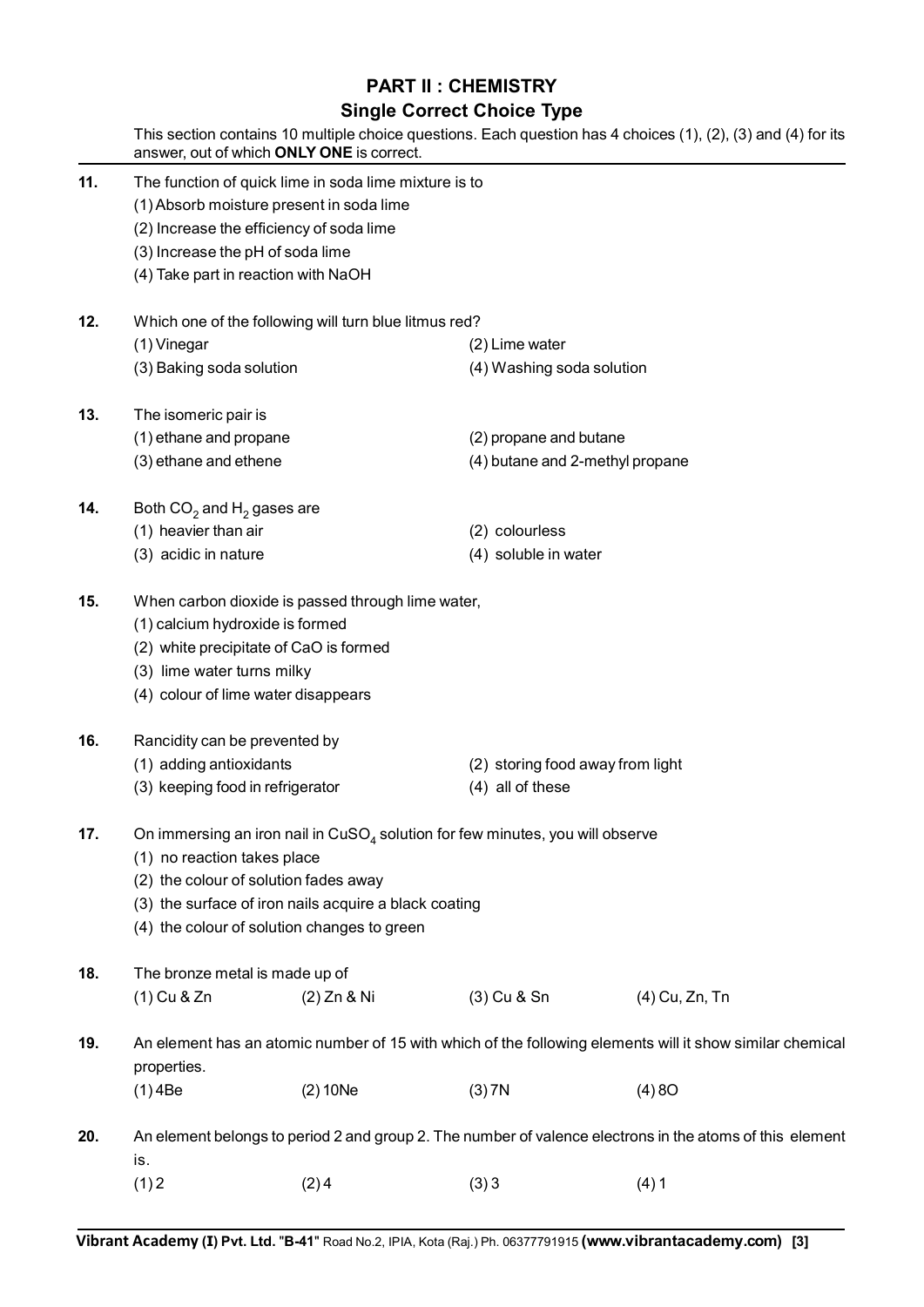### **PART III : BIOLOGY**

# **Single Correct Choice Type**<br>multiple choice questions Each question has

|     | answer, out of which ONLY ONE is correct.                                                                                                                                                                                                                          | Single Correct Choice Type<br>This section contains 20 multiple choice questions. Each question has 4 choices (1), (2), (3) and (4) for its |
|-----|--------------------------------------------------------------------------------------------------------------------------------------------------------------------------------------------------------------------------------------------------------------------|---------------------------------------------------------------------------------------------------------------------------------------------|
| 21. | The organelles that contain their own genetic material are:                                                                                                                                                                                                        |                                                                                                                                             |
|     | (1) Mitochondria, Vacuoles                                                                                                                                                                                                                                         | (2) Plastids, Golgi complex                                                                                                                 |
|     | (3) Mitochondria, Plastids                                                                                                                                                                                                                                         | (4) Ribosomes, Nucleolus                                                                                                                    |
| 22. | The solid or liquid contents are stored in :                                                                                                                                                                                                                       |                                                                                                                                             |
|     | (1) Vacuoles                                                                                                                                                                                                                                                       | (2) Mitochondria                                                                                                                            |
|     | (3) Ribosomes                                                                                                                                                                                                                                                      | (4) Golgi complex                                                                                                                           |
| 23. | The organelle that is present only in plant cells is :                                                                                                                                                                                                             |                                                                                                                                             |
|     | (1) Mitochondria                                                                                                                                                                                                                                                   | (2) Endoplasmic reticulum                                                                                                                   |
|     | (3) Ribosomes                                                                                                                                                                                                                                                      | (4) Plastids                                                                                                                                |
| 24. | What is the mode of nutrition in bacteria?                                                                                                                                                                                                                         |                                                                                                                                             |
|     | (1) Autotrophic                                                                                                                                                                                                                                                    | (2) Heterotrophic                                                                                                                           |
|     | (3) Autotrophic & Heterotrophic                                                                                                                                                                                                                                    | (4) None of these                                                                                                                           |
| 25. | Rohu and Catla are types of:                                                                                                                                                                                                                                       |                                                                                                                                             |
|     | (1) Fresh water fish                                                                                                                                                                                                                                               | (2) Marine water fish                                                                                                                       |
|     | $(3)$ Both $(1)$ and $(2)$                                                                                                                                                                                                                                         | (4) None of these                                                                                                                           |
| 26. | Diahorrea, cholera, typhoid are the diseases that have one thing in common that is:<br>(1) All of them are caused by bacteria<br>(2) All of them is transmitted by contaminated food and water<br>(3) All of them are cured by antibiotics<br>(4) All of the above |                                                                                                                                             |
| 27. | Larynx is called :                                                                                                                                                                                                                                                 |                                                                                                                                             |
|     | (1) Voice box                                                                                                                                                                                                                                                      | (2) Music box                                                                                                                               |
|     | (3) Respiratory organ                                                                                                                                                                                                                                              | (4) None of these                                                                                                                           |
| 28. | The connective tissue that connects muscle to bone is called:                                                                                                                                                                                                      |                                                                                                                                             |
|     | (1) Ligament                                                                                                                                                                                                                                                       | (2) Tendon                                                                                                                                  |
|     | (3) Nervous tissue                                                                                                                                                                                                                                                 | (4) All of the above                                                                                                                        |
| 29. | The flexibility in plants is due to a tissue called :                                                                                                                                                                                                              |                                                                                                                                             |
|     | (1) Chlorenchyma                                                                                                                                                                                                                                                   | (2) Parenchyma                                                                                                                              |
|     | (3) Sclerenchyma                                                                                                                                                                                                                                                   | (4) Collenchyma                                                                                                                             |
| 30. | Proteins after digestion are converted into:                                                                                                                                                                                                                       |                                                                                                                                             |
|     | (1) Carbohydrates                                                                                                                                                                                                                                                  | (2) Small globules                                                                                                                          |
|     | (3) Amino acids                                                                                                                                                                                                                                                    | (4) Starch                                                                                                                                  |
| 31. | Which of these juices is secreted by pancreas?                                                                                                                                                                                                                     |                                                                                                                                             |
|     | (1) Trypsin                                                                                                                                                                                                                                                        | (2) Pepsin                                                                                                                                  |
|     | (3) Bile juice                                                                                                                                                                                                                                                     | $(4)$ Both $(1)$ and $(2)$                                                                                                                  |

**Vibrant Academy (I) Pvt. Ltd.** "**B-41**" Road No.2, IPIA, Kota (Raj.) Ph. 06377791915 **(www.vibrantacademy.com) [4]**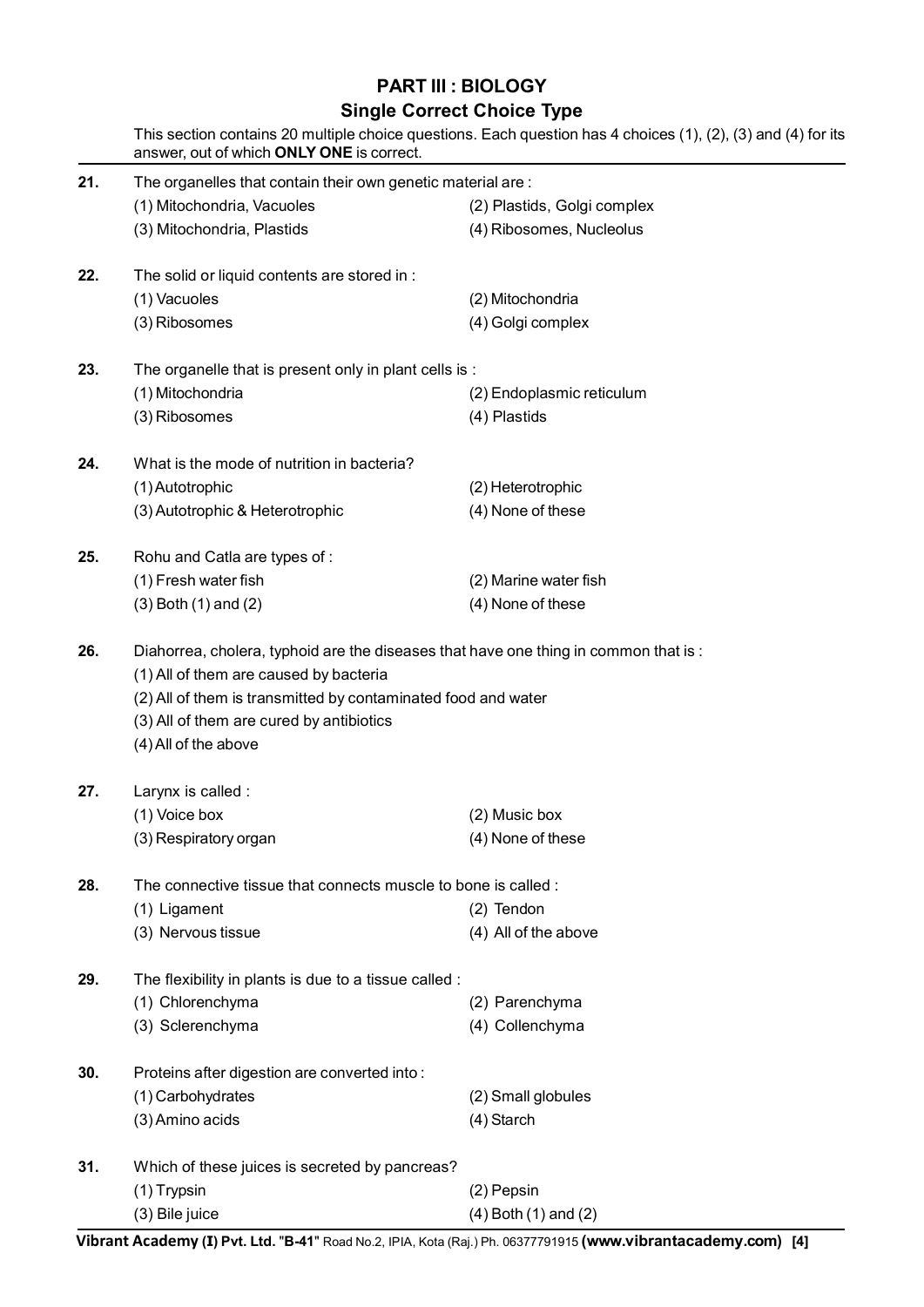**32.** Respiratory pigment in human body is : (1) Chlorophyll (2) Water (3) Blood (4) Haemoglobin **33.** Pricking of pin is called : (1) Response (2) Stimulus (3) Reaction (4) Reflex **34.** Cytokinins promotes : (1) Wilting of leaves (2) Cell division

(3) Responses (4) Diffussion

**35.** Refer the diagram which shows the stages of seed germination, & find the correct labelling for A, B, C & D



|     | A             | в          | С         | D         |
|-----|---------------|------------|-----------|-----------|
|     | (1) Plumule   | Cotyledons | Hypocotyl | Epicotyl  |
| (2) | Radicle       | Seed coat  | Epicotyl  | Hypocotyl |
|     | (3) Hypocotyl | Cotyledons | Epicotyl  | Root hair |
|     | (4) Root hair | Cotyledons | Plumule   | Hypocotyl |

- **36.** Pick out the correct statements :
	- (i) Cytokinins specially help in delaying senescence.
	- (ii) Auxins are involved in regulating apical dominance.
	- (iii) Ethylene is specially useful in enhancing seed germination.
	- (iv) Gibberellins are responsible for immature falling of leaves.
	- Which of the above statements are correct?
	- (1) (i) and (iii) (2) (i) and (iv) (3) (ii) and (iii) (4) (i) and (iii)
- **37.** A potted plant placed near the window bends outwardly due to :
	- (1) Greater  $O<sub>2</sub>$  availability to the tip
	- (2) More auxin concentration on the shaded side
	- (3) Greater light availability to tip
	- (4) Availability of necessary warmth to the tip
- **38.** What will happen if the secretion of parietal cells of gastric glands is blocked with an inhibitor?
	- (1) Gastric juice will be deficient in chymosin
	- (2) Gastric juice will be deficient in pepsinogen
	- (3) In the absence of HCI secretion, inactive pepsinogen is not converted into the active enzyme pepsin
	- (4) Enterokinase will not be released from the duodenal mucosa and so trypsinogen is not converted to trypsin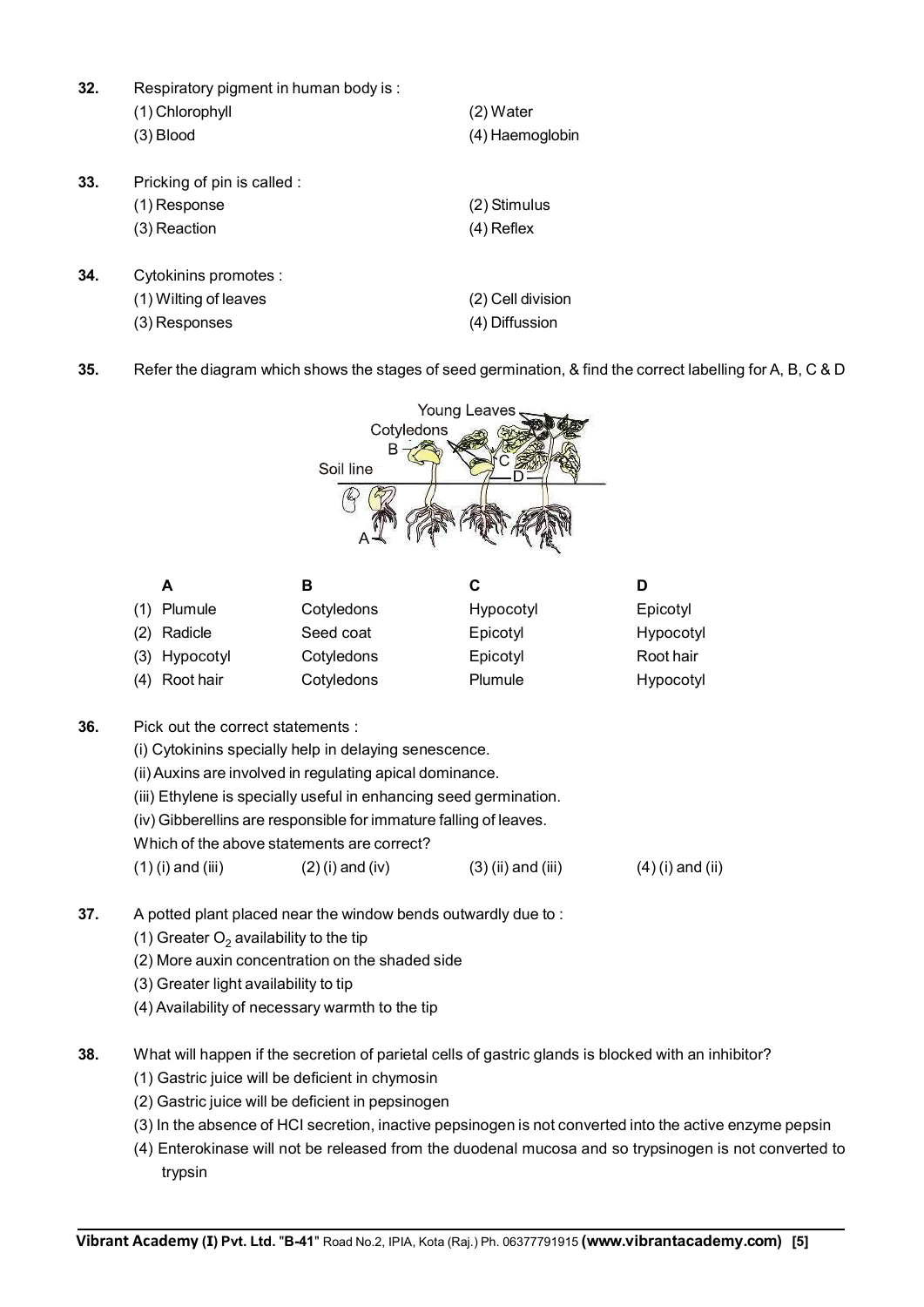- **39.** Although much  $CO<sub>2</sub>$  is carried in blood, yet blood does not become acidic, because :
	- (1) It is absorbed by the leucocytes
	- (2) Blood buffers play an important role in  $CO<sub>2</sub>$  transport.
	- (3) It combines with water to form  $H_2CO_3$  which is neutralized by  $Na_2CO_3$
	- (4) It is continuously diffused through tissues and is not allowed to accumulate
- **40.** Which of the following statements are true / false?
	- (i) The blood transports  $CO<sub>2</sub>$  comparatively easily because of its higher solubility.
	- (ii) Approximately 8-9% of  $CO<sub>2</sub>$  is transported being dissolved in the plasma of blood.
	- (iii) The carbon dioxide produced by the tissues, diffuses passively into the blood stream and passes into red blood corpuscles and react with water to form  $H_2CO_3$ .
	- (iv) The oxyhaemoglobin  $(HbO<sub>2</sub>)$  of the erythrocytes is basic.
	- (v) The chloride ions diffuse from plasma into the erythrocytes to maintain ionic balance.
	- $(1)$  (i), (iii) and (v) are true (ii) and (iv) are false.
	- $(2)$  (i), (iii) and (v) are false, (ii) and (iv) are true.
	- $(3)$  (i), (ii) and (iv) are true, (iii) and(v) are false.
	- (4) (i), (ii) and (iv) are false (iii) and (v) are true.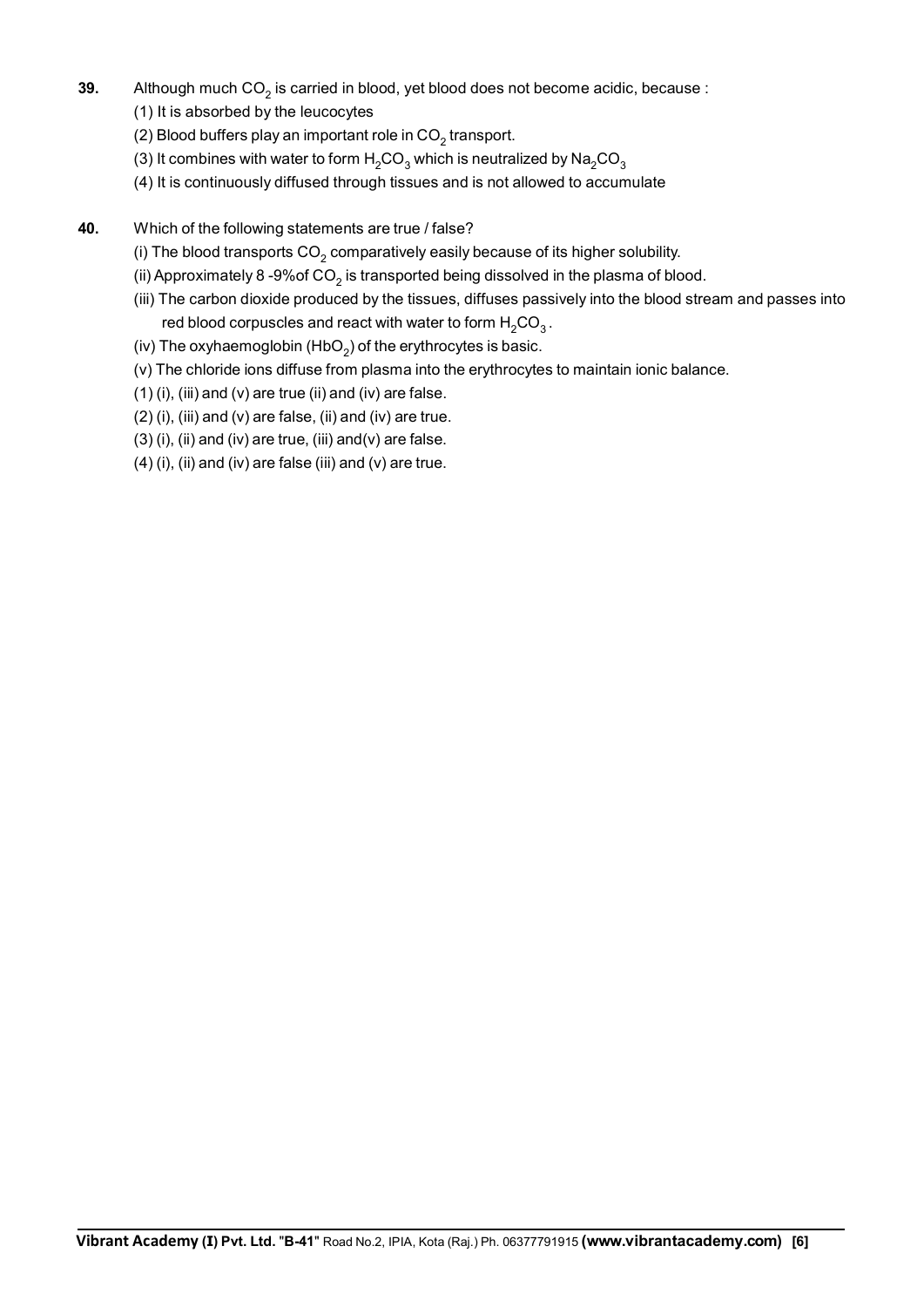#### **PART IV : MENTAL ABILITY Single Correct Choice Type**

This section contains 10 multiple choice questions. Each question has 4 choices (1), (2), (3) and (4) for its answer, out of which **ONLY ONE** is correct.

**Directions (Q. 41) : In this following question, a figure marked (X) is followed by four figures (1), (2), (3) and (4) which show the possible water images of figure (X). Choose one out of these four figures which shows the correct water image of the figure (X).**



**Directions (Q. 42) : In this following question consists of a set of three figures X, Y and Z showing a sequence of folding a piece of paper. Fig.(Z) shows the manner in which the folded paper has been cut. These three figures are followed by four answer figures from which you have to choose a figure which would most closely resemble the unfolded form of fig.(Z).**



**43.** How many triangles & squares are there in the figure below?

**42.**

| $(1)$ 15, 7 | $(2)$ 16, 7 | $(3)$ 15, 6 | $(4)$ 14, 7 |
|-------------|-------------|-------------|-------------|

#### **Directions (Q. 44 to Q. 45) : Find the missing terms in the following series**

| 44. | 11, 10, ?, 100, 1001, 1000, 10001  |               |               |                     |  |  |  |  |  |
|-----|------------------------------------|---------------|---------------|---------------------|--|--|--|--|--|
|     | $(1)$ 101                          | $(2)$ 110     | $(3)$ 111     | $(4)$ None of these |  |  |  |  |  |
| 45. | A, B, N, C, D, O, E, F, P, ?, ?, ? |               |               |                     |  |  |  |  |  |
|     | $(1)$ G, H, I                      | $(2)$ G, H, J | $(3)$ G, H, Q | $(4)$ J, K, L       |  |  |  |  |  |